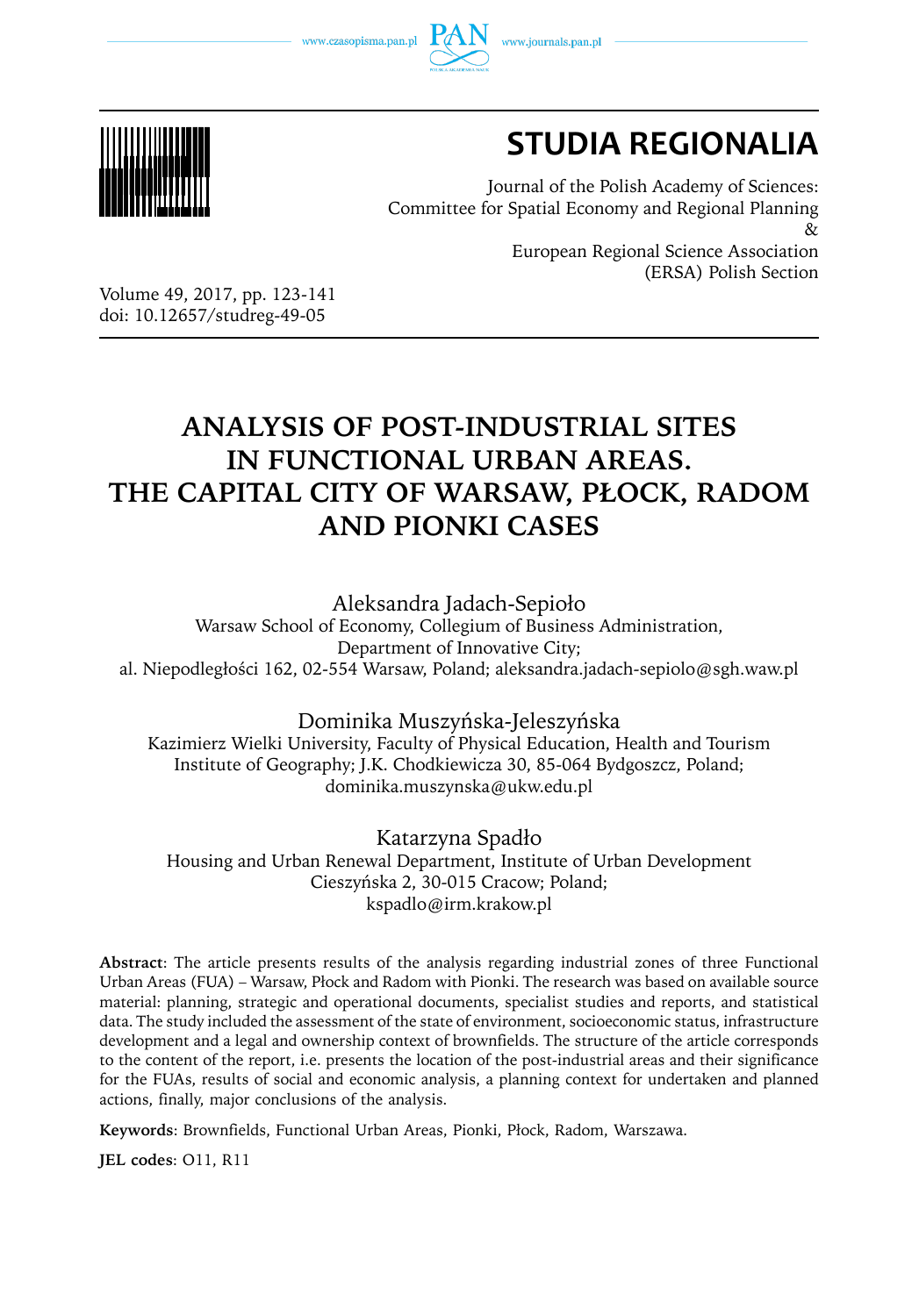

124 *Aleksandra Jadach-Sepioło, Dominika Muszyńska-Jeleszyńska, Katarzyna Spadło*

## **Introduction**

Brownfields have recently been of particular interest to many cities and regions in Europe. According to the CABERTNET report brownfield sites are neglected and decapitated areas originated mainly from developed urban areas where negative effects of their previous use have been observed. Such areas need a public intervention to get their proper use restored (Fuerber *et al.* 2006). European initiatives and projects co-financed by the EU, in particular Interreg III, FP5 and FP6, have undertaken a variety of actions in the field of post-industrial areas (European Brownfield Agenda – EUBRA, Manager Coordinating Brownfield Redevelopment Activities – COBRAMAN, Towards More Effective and Sustainable Brownfield Revitalisation Policies – REVIT, among others) (Muszyńska-Jeleszyńska, Jasińska 2013). A number of projects have been completed and several urban networks dealing with integrated brownfield management and a common approach to the transformation processes of these areas in Central European cities have been established. These initiatives have also helped to develop a number of tools, strategies and models in order to improve brownfield management. Still, this problem remains a big challenge for urban areas and is one of the key themes of urban policy for Central Europe.

The article presents results of the analysis regarding post-industrial zones of three Polish cities: Warsaw, Płock and Radom with Pionki – situated in centraleastern part of Poland, in Mazovian Voivodeship. Warsaw, the largest city in Poland, the capital of the country and of the voivodeship is located in the central part of the region along the Vistula River. Płock is located at a distance of 110 km from Warsaw, in the north-western part of the voivodeship, also on the Vistula River. Radom is situated in the southern part of the region, around 104 km from Warsaw, on the Mleczna River. Pionki are in the immediate vicinity, around 30 km from Radom. The analysis covers a representative sample of Polish cities: metropolitan (Warsaw), subregional (Płock, Radom) and small urban centres (Pionki).

A current practice can still be substantially improved and awareness of the need to integrate brownfield revitalisation in sustainable urban development should increase. Professional stakeholder engagement in the western and eastern EU Member States may enhance the process of rethinking to reach a paradigm shift where more and more brownfield sites will be favoured over developments on greenfield sites.

Comprehensive data sets on brownfield land and other land uses would be useful to translate sustainable regeneration principles and objectives into actions at EU, national and regional levels. This will allow to develop indicators and to set operational targets for brownfield revitalisation and will help to set priority targets at the different levels of action.

Brownfield revitalisation is often a long term and complex process which involves a wide range of professional disciplines as well as political actors and different stakeholder groups. Co-ordination and communication are essential to sustain complex projects and the management of the process as such is more evident than sole technical aspects. There is a need for professional process management to develop and deliver opportunity plans and to steer revitalisation processes. Besides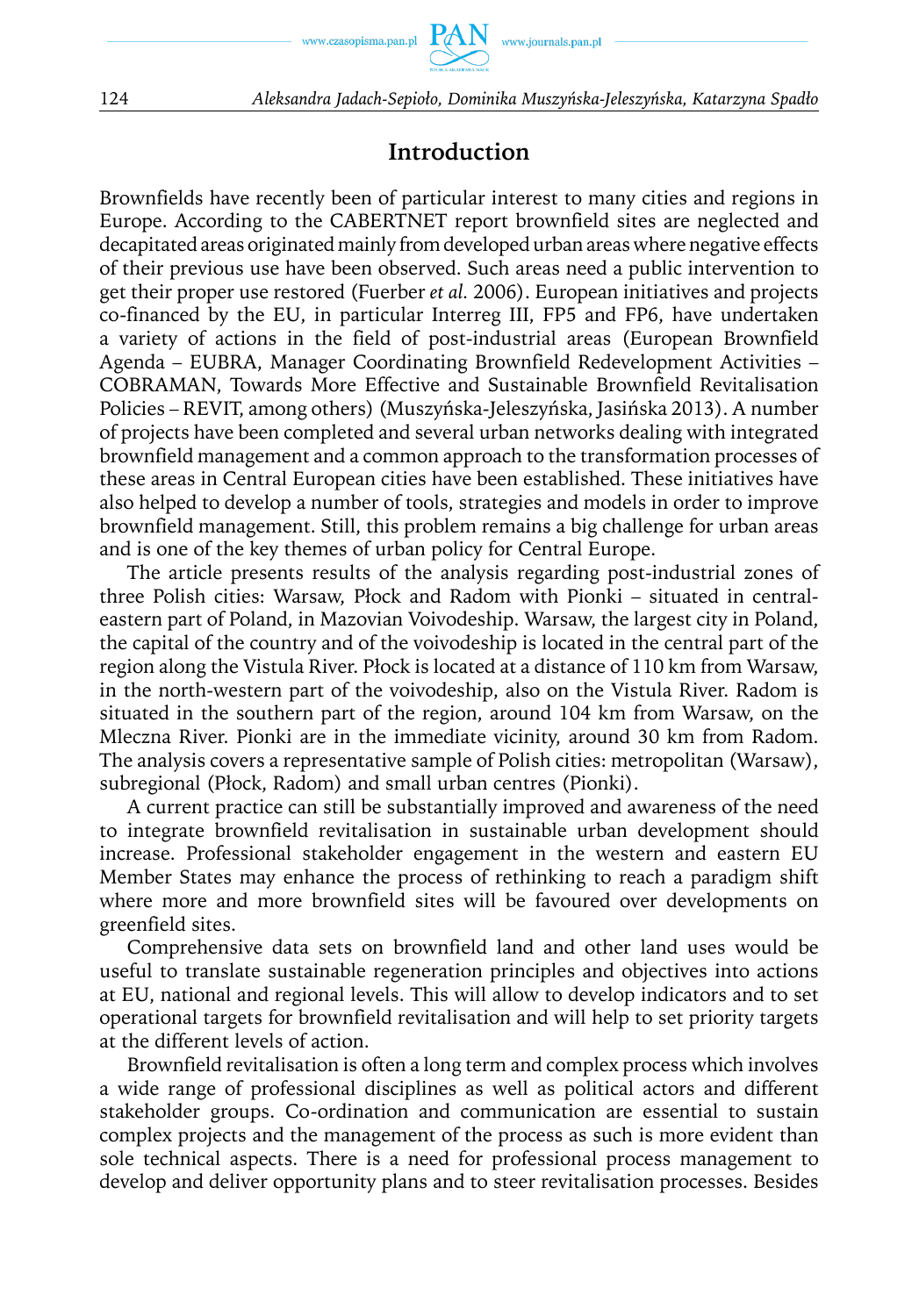a thorough consideration of process management aspects, the issue of community involvement as well as new market instruments to facilitate the redevelopment of brownfield sites should be main objective of future research and pilot projects.

www.journals.pan.pl



Fig. 1. Location of the analysed post-industrial areas on the background of Poland and Mazovian Voivodeship

Source: Institute of Urban Development.

The aim of the article is to present the results of comparative analysis of the Mazovia Functional Urban Area brownfields and recommendations for the postindustrial area management in other cities in the region. The analysis was performed on behalf of Mazovia Development Agency LTD (Agencja Rozwoju Mazowsza S.A., ARM SA) within the framework of the "Rehabilitation of Brownfield Sites in Central Europe" (ReSites acronym) CE 394 international project, financed by the Interreg Central Europe Programme 2014–20201. The project covered four cities: Warsaw, Płock, Radom and Pionki.

<sup>&</sup>lt;sup>1</sup> ARM SA is one of the partners of the ReSite project and the leader of its part devoted to the implementation and evaluation of pilot activities. The Mazovia the pilot ReSite project will be conducted in the city of Radom, which is an associated partner of ARM SA; [http://www.armsa.pl/pl/377-resites. html, http://www.interreg-central.eu/Content.Node/ReSites.html].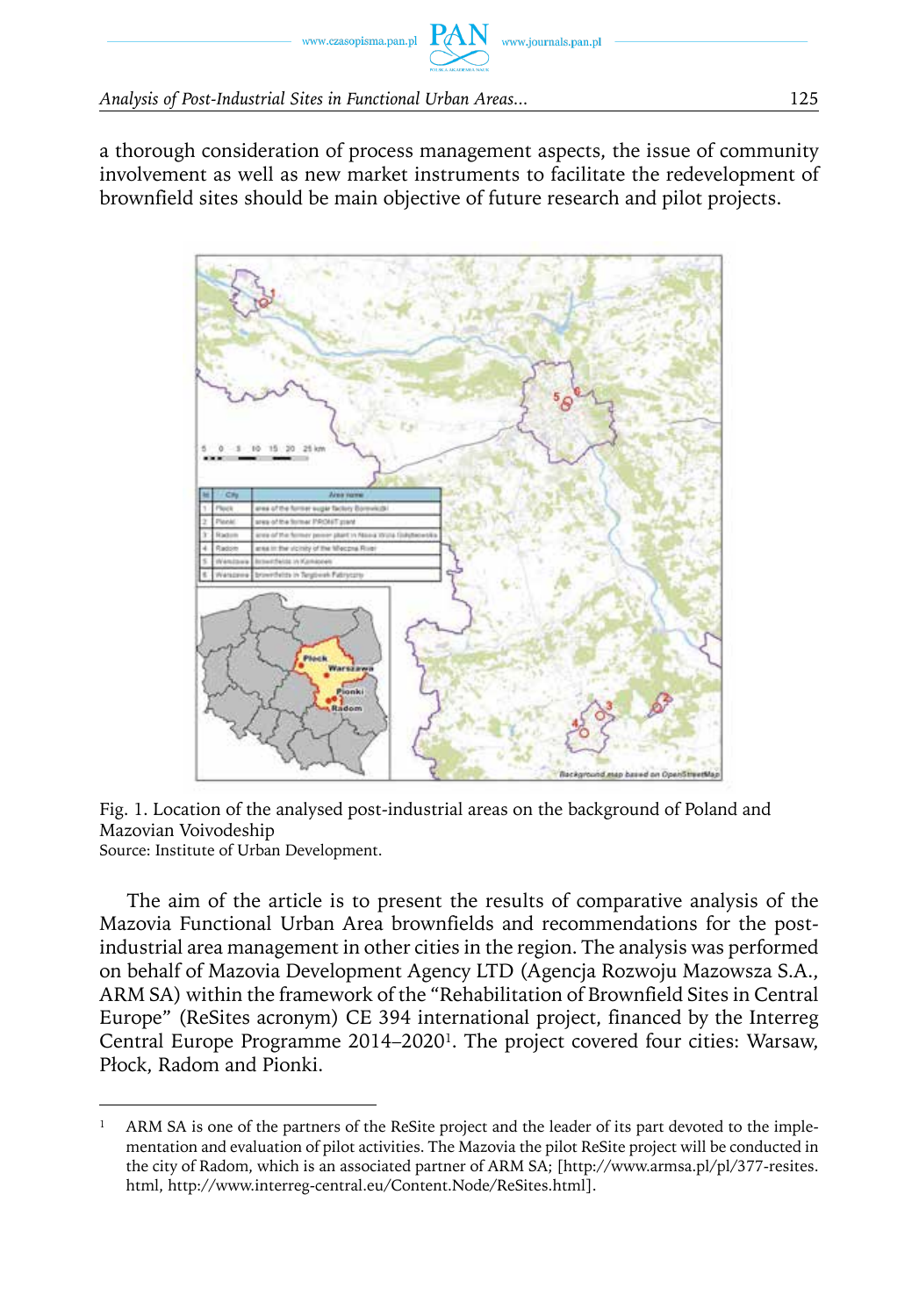

The research was based on available source materials:

- planning documents (*e.g. Spatial Development Plan of the Mazovian Voivodeship* [*Plan Zagospodarowania Przestrzennego Województwa Mazowieckiego], Study of Conditions and Directions of Spatial Development* [SUiKZP] of the communes and local zoning plans),
- strategic documents (*i.e.* urban development strategies, economic programmes),
- operational documents (including local and municipal regeneration programmes, environmental programmes, air protection programmes),
- specialist studies (*e.g.* ecophysiographic studies),
- documents and reports dedicated to the municipalities,
- statistical data of the Central Statistical Office of Poland, city offices, The Office of the Marshal of the Masovian Voivodeship, administrative bodies and cartographic materials.

The study included the assessment of the state of environment, socioeconomic status, infrastructure development and a legal and ownership context of brownfields. The structure of the article corresponds to the content of the report summarizing the results of the study. The first part presents the location of the analysed postindustrial areas and their significance for the Functional Urban Areas in which they are located. The following parts cover the results of social and economic analysis, a planning context for actions undertaken and planned in these areas. The article ends with the most important conclusions resulting from the analysis.

## **1. History and location of the post-industrial sites in analysed FUAs**

The identification and assessment of the state of urban brownfield areas within three functional areas in Warsaw, Płock, Radom and Pionki was not an easy task. In Masovian Voivodeship information on post-industrial areas is scattered, incomplete and fragmentary. It is also difficult to get reliable data about the degree of the degradation of these areas. There is lack of comprehensive information about environmental hazards of the degraded areas due to industry and utility categories for the future economic potentials. Scattered information on post-industrial areas has a negative impact on their development management. Some basic information is derived from strategic and planning documents, developed both at the local and functional urban area (FUA) levels.

The Warsaw City Functional Area includes 40 local governments/municipalities, including the city of Warsaw as the core area and 39 municipalities making up the outer FUA zone. This structure is varied, it consists of the city with the rights of county (*powiat*), the city of Warsaw, 14 urban communes *(gmina miejska),* 12 urban and rural communes (*gmina wiejsko-miejska)* and 13 rural communes *(gmina wiejska*). The analysis of the current situation for the post-industrial sites in the capital city of Warsaw was prepared with regard to: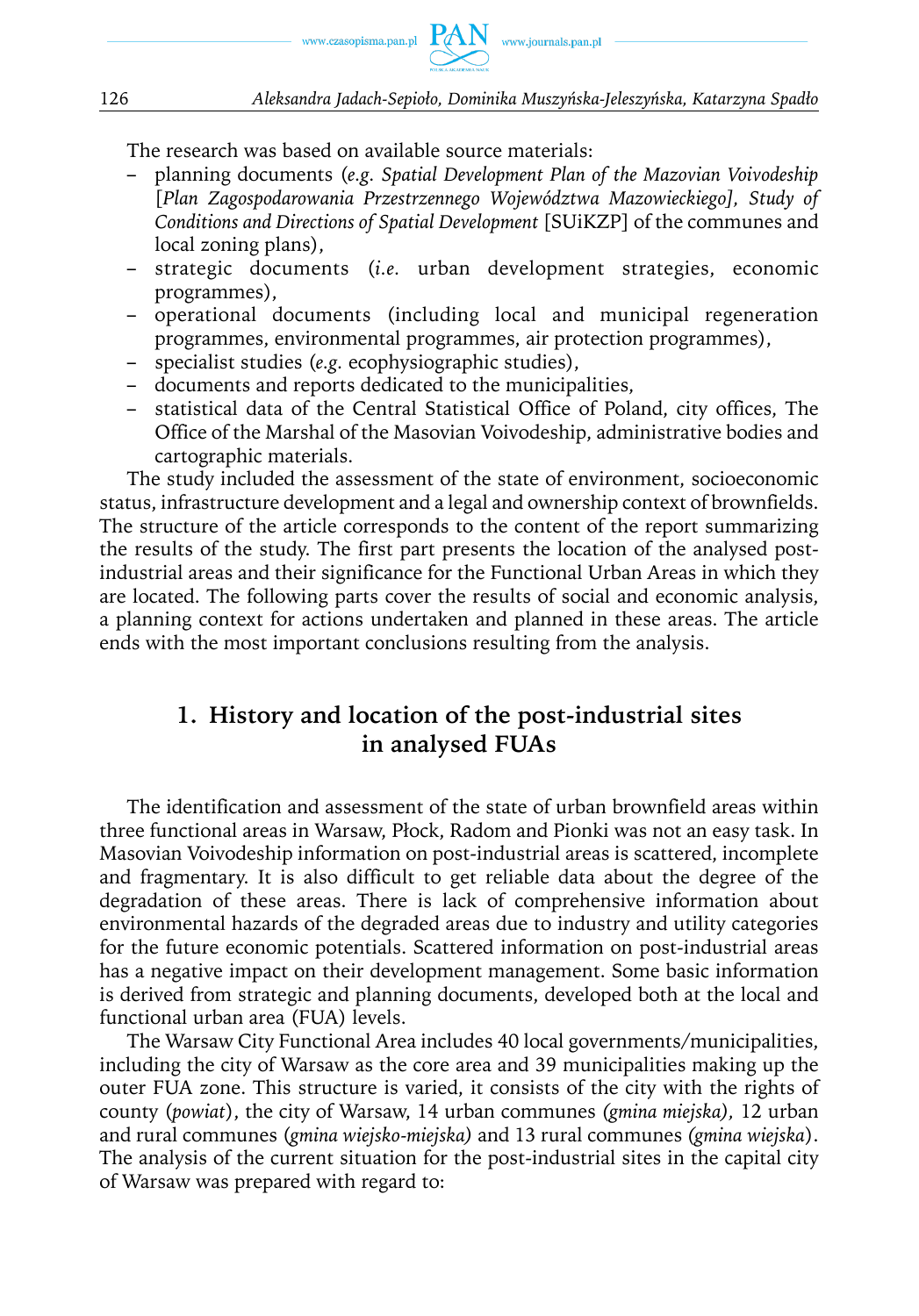#### *Analysis of Post-Industrial Sites in Functional Urban Areas...* 127

- 1. Relation between degraded areas and urban regeneration areas with particular emphasis on the priority areas identified in current and previous (2005–2013) regeneration programmes and microprogrammes.
- 2. Areas in need of spatial and functional transformation, rehabilitation and reclamation indicated in the SUiKZP.

Such an approach to the analysis points to the post-industrial areas that are unused or under-used and in need of regeneration and spatial and functional transformation and at the same time are crucial for the sustainable development of the whole city. Deteriorated post-industrial areas that were covered by revitalization activities in *Integrated Regeneration Programme of Warsaw till 2022* (Zintegrowany... 2015) and are indicated in the SUiKZP are located mainly in the areas Żerań (Praga Północ, Białołęka), Lucchini Ironworks (Bielany), Mechanical Plant "Ursus" (Ursus), Żoliborz Przemysłowy, Czyste and Odolany (Wola), Targówek Fabryczny, Służewiec Przemysłowy (Mokotów) and Kamionek (Praga Południe). These areas comprise industrial districts created in the late 19th and early 20th centuries, such as Wola, Targówek, Praga, and in the 1950s (Służewiec, Ursus, Bielany, Żerań). Currently they do not fulfil their primary function and existing buildings were significant deteriorated. Degradation of these areas is related to, among others, the change in the structure of the industry and the collapse of area-consuming production branches. Within these districts, part of the area has been transformed in the last few years and now features service, office, commercial and cultural functions (Studium... 2006: 18). Taking into account the priorities of the urban regeneration policy in the ZPR, two areas located in the districts of Praga Południe and Targówek were selected for the analysis:

- 1. Kamionek.
- 2. Targówek Fabryczny.

This choice was also dictated by the fact that the ZPR foresees specific urban regeneration measures and a dedicated budget for these sites.

The Functional Area of Płock Agglomeration (FAPA) has been defined in the project "Cooperation in the Area of Functional Płock Agglomeration Key to the Integrated Development of the Sub-Region", co-financed by the Technical Assistance Operational Programme (2007–2013). The Płock inter-municipal partnership is an institutionalized one, in the form of the Association of Municipalities of the Region of Płock. The strategy of urban regeneration, dedicated to the FAPA, is restricted to the area of the city of Plock and three other cities, which are the centres of urban and rural municipalities, *i.e.* Drobin, Gabin and Wyszogród. Those municipalities have a total surface of 13,900 hectares and 132,700 residents. The strategy for the FAPA urban regeneration created a system in which the action in Płock is completed by the projects planned to be implemented in small towns located concentrically in other three cities of the functional area (Strategia ... 2015: 7). The document states that the most of brownfield sites are located in Płock. As a result of actions taken by new investors, the industrial areas of a new have been partially developed and are currently being used. This applies in particular to areas with the best transport accessibility (*e.g.* the grounds of the former factory in Otolińska Street, the grounds of the former "Cotex" knitting plant, land river shipyard in Radziwie). For the

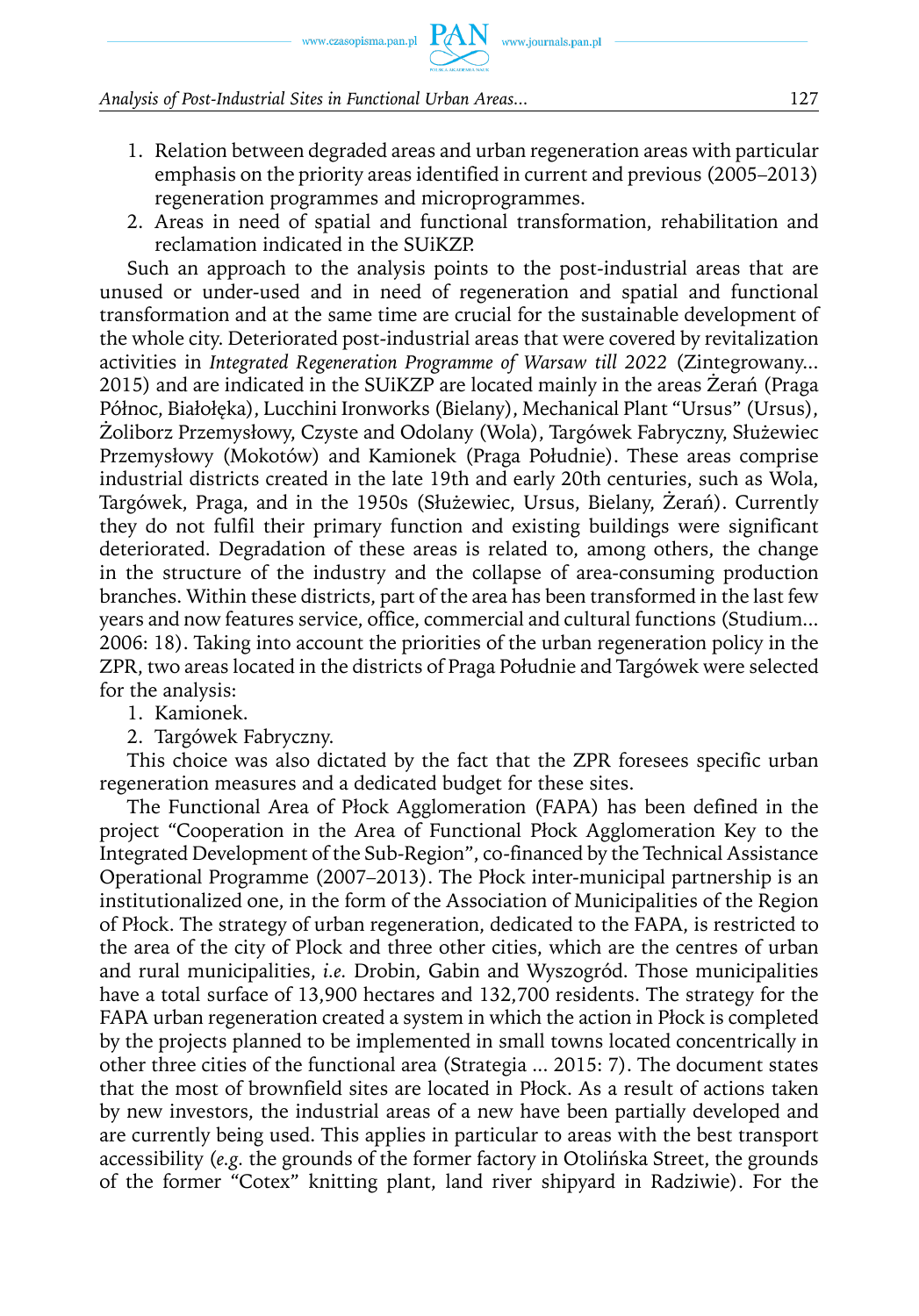

purposes of this analysis it should be noticed that the basis of indications of the FAPA brownfields are the arrangements of planning and strategic documents of Płock, *i.e. Study for Conditions and Directions of Spatial Planning in Płock* (SUiKZP) (Uchwała... 2013), U*rban Regeneration Programme for Płock* (Uchwała... 2016) and *Development Strategy of the City of Płock till 2022* (Uchwała... 2008).

The analysis of the current situation of brownfields in Płock was developed with regard to:

- 1. Relation between degraded areas and urban regeneration areas with particular emphasis on the areas identified in Płock regeneration programme.
- 2. Areas in need of spatial and functional transformation, rehabilitation and reclamation indicated in the SUiKZP.
- 3. Planned development areas identified in the SUiKZP and the *Development Strategy of the City of Płock*.

Such an approach to the analysis points to the industrial areas that are unused or under-used and in need of regeneration and transformation of spatial and functional that at the same time are crucial for the sustainable development of the city. The aforementioned criteria for a post-industrial site are only fulfilled by the area of a former "Borowiczki" sugar factory.

The Radom Functional Area (ROF) was defined in the project "The Strategy of Development of the City of Radom Functional Area (ROF)", co-financed by the Operational Programme Technical Aid (2007–2013). The ROF has expanded the area defined during the project, which consists of Radom and the municipalities of Gózd, Iłża, Hawk, Jedlińsk, Jedlnia Letnisko, Kowala, Pionki (the rural commune and the city), Przytyk, Skaryszew, Wierzbica, Wolanów, Zakrzew and Orońsko. References to the post-industrial sites are abundant both in the Strategy for Development of the ROF and the documents created in the regeneration strategy. Post-industrial areas play an important role in the ROF, which is also underlined in the PEST analysis developed for the strategy, which identified them as an important element of technological environment. Strong emphasis on the importance of re-use of brownfield sites and making them the ROF asset results from diagnostic activities undertaken in the of the regeneration part of the strategy. In Radom identified areas are: Potkanów (one of the regeneration areas in 2007-2013), the area in the vicinity of the Mleczna River and the pilot area of the project, the area of the former power plant in Nowa Wola Gołębiowska. In Pionki analysis covered the area of the former "Pronit" plant.

Kamionek post-industrial site is located on the right bank of the Vistula River, in the north-western part of the Praga Południe district. Industrial character of the area began to take shape in the late 19th and early 20th centuries. When in 1889 Kamionek was incorporated to Warsaw, numerous industrial plants were located there due to the proximity to a junction railway station – Warszawa Wschodnia (former Dworzec Terespolski), the development of a railway network (rail from Lublin to Mława) and low price of land available for development. In this area were located manufactures for candles and soap, matches, brewery, winery, as well as dye bathes and laundry fabrics. In 1920 Jan Wedel built on the shores of Kamionkowskie Lake a chocolate factory, which previously was in the city centre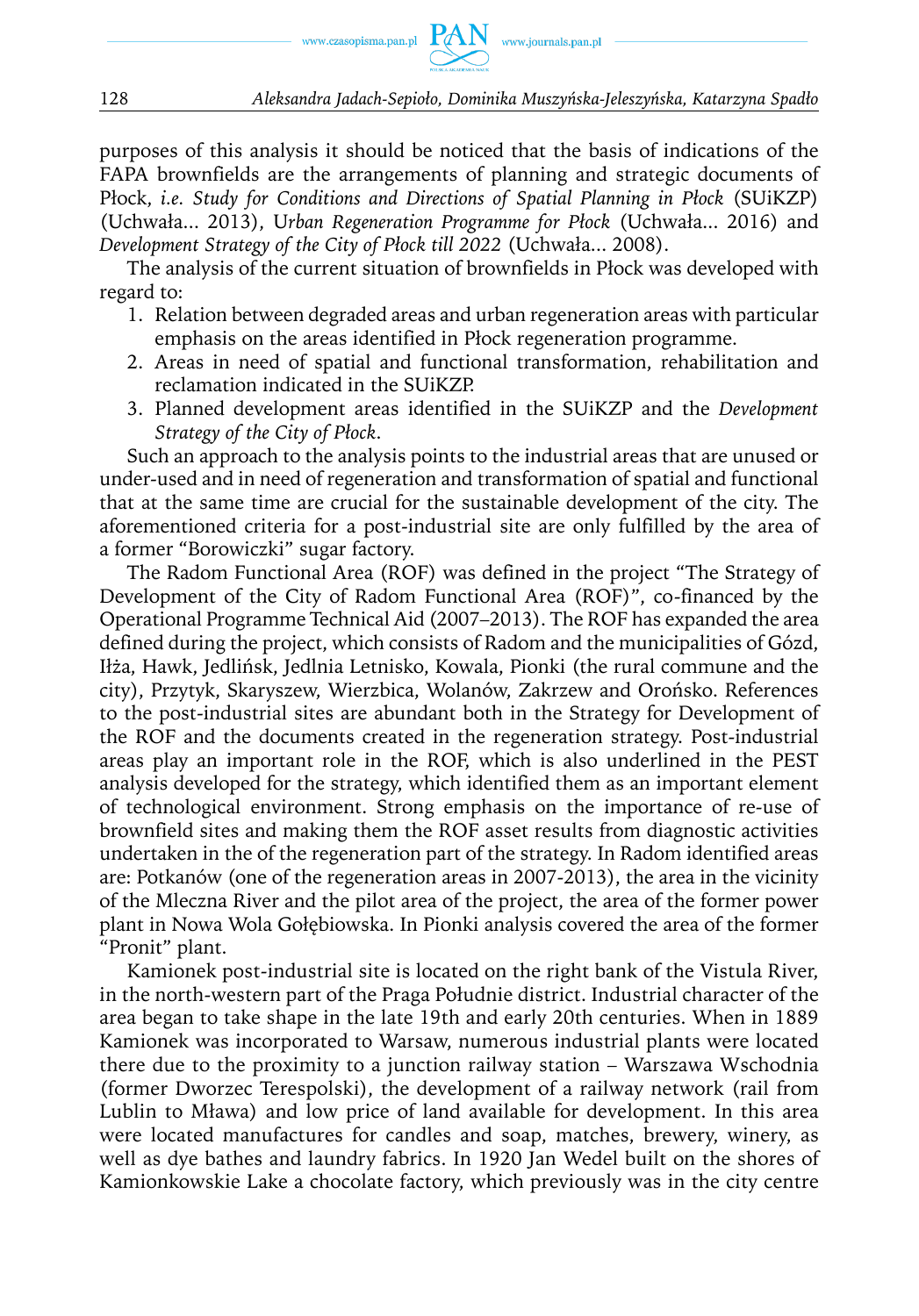and became a well-known landmark for the whole district. In the interwar period Kamionek was a large industrial district (14% of total employment of Warsaw). The post-war development of the area was related to the development and location of several new industrial plants. Socio-economic transformation of the 1990s resulted in the closure of many factories, what caused a decrease of jobs. Unemployment has become the greatest social problem of Kamionek, although some of the factories have been transformed and adapted to new socio-economic functions.

Since the 19th century Targówek Przemysłowy has been a place of construction workers, factories and suburban farms. In the communist period this part of town has been earmarked for industrial development. For this purpose, a large part of former housing estate was demolished and many residents displaced. Unfortunately, these plants have not survived political changes. Currently, the area is among the most deprived in Warsaw. It is typical for former industrial areas with progressing degradation of neighbouring housing estate.

The area of the former "Borowiczki" sugar factory is located on the Słupianka River, near the Vistula. Industrial activity began there in 1900. In 1990 the sugar factory became an independent company and tried to meet market and environment standards. After a few years, in 2003, "Borowiczki" became part of the National Sugar Company. This decision ended a century-long activities of the factory and started a slow degradation of buildings due to the discontinuation of production on site. It is necessary to find a new function for the area – in accordance with the SUiKZP it should be devoted to service functions, helping to solve negative social phenomena diagnosed in other areas of the city, *i.e.* creation of new jobs, increase the education level and participation in public and cultural life.

The Radom power plant was a company with a great potential. Its bankruptcy was announced in 1998 as the debt prevented it from functioning and eventually ceased to discharge its liabilities. The potential of this area has not been used even though various possibilities for development were considered as the municipality of Radom became the owner of the land. One of the most important landmark of this area are six blocks of social housing, comprising dwellings for 300 families. Located in the outskirts of Radom, area became a ghetto where people complain about safety and problems with access to the city centre.

The development of Pionki started in the 1920s when first factory for the Polish army was located there. Pionki became part of the Central Industrial District (*Centralny Okręg Przemysłowy*, COP). The city had a typically industrial character with military, chemical and timber industries. In the 1990s large industrial plants closed leaving the residents of the city and the surrounding rural commune with a huge unemployment problem.

The investment area is equipped with a media necessary for production, *i.e.* medium and high voltage, water, sewerage and gas systems. The fenced area contains storage yards, paved asphalt roads, parking lots. Investment area is located by the district roads in close proximity of the railway. Investment plots are free of contaminants, ready for immediate development. In the immediate vicinity there are no settlements or inhabited areas. Entrepreneurs running or starting business in the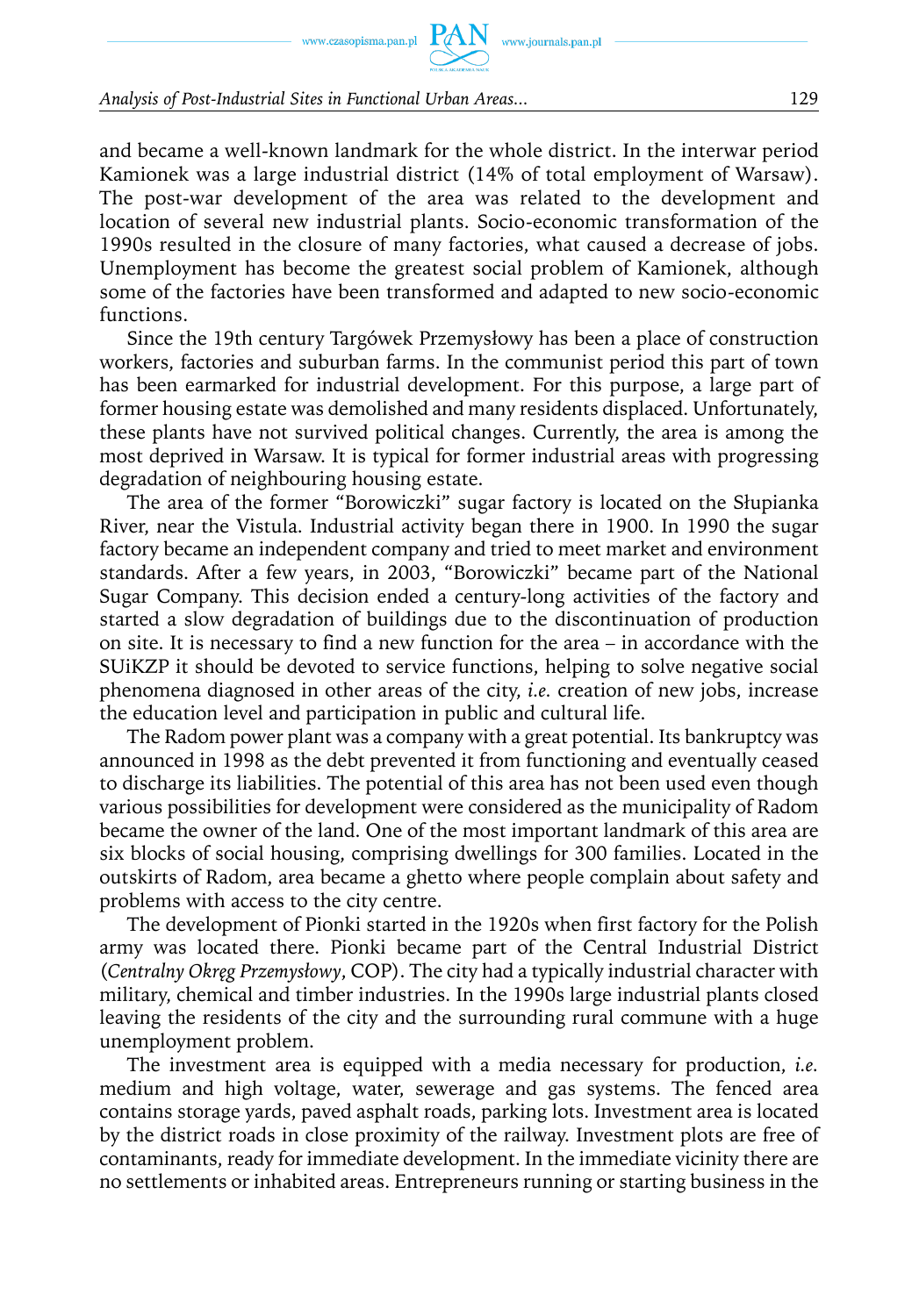

city of Pionki are offered concessions and tax cuts. In the immediate vicinity of the "Pronit" factory there is an abandoned building which, according to the plans of the city authorities, is to be transformed into a cultural institution.

All analysed areas possess a high degree of air pollution (PM10, PM2,5). The main source of air pollution is transport and industry but there are also specific factors, *e.g.* chemical industry in Płock, coal-fired power plants near to Targówek Fabryczny or single-family housing with coal-fired fireplaces and stoves in Radom.

Similarly, all analysed post-industrial areas have been heavily exploited by industrial activities, characterized by extensive use and depreciated infrastructure. Thanks to rehabilitation activities and a spatial and functional transformation undertaken in the past few years some industrial areas have been adapted to new functions such as residential, commercial and cultural.

The analysis show that the industrial activities carried out in the special zones had a significant impact on the socio-economic development of the cities and its decline as a result of the country political and economic transformation significantly inhibited the growth processes. The process of post-industrial zones slowing down the pace of development is the stronger, the smaller is the city.

In Warsaw, Radom, Płock and Pionki the abandonment of industrial activities in the analysed zones significantly affected their socio-economic and spatial situation and generated problems, both on the local and regional levels. The crisis has concerned primarily the socio-economic sphere. In the case of Pionki, but also Radom as a result of the collapse of industrial plants there was a significant reduction of development potentials and disruption of the economic system, which caused large social problems: high unemployment and depopulation. In these cities the problem has also had a regional dimension, as it has spread to neighbouring communes.

In the case of Warsaw and Płock disturbance in the functioning of the economic system, as a result of the extinguishment of industrial activities, occurred on a local scale, in some districts (*e.g.* Kamionek and Targówek in Warsaw and Borowiczki in Płock).

The presence of large compact brownfields but also smaller scattered areas in the spatial-functional structure of the analysed cities provokes problems in the spatial and technical spheres. They result from the decapitalization and technical degradation of many buildings excluded from the use due to the cessation of business activities. The spatial isolation of these areas is also to be noticed, as it limits their accessibility for new users. Unfavourable trends in the planning sphere are caused by post-industrial areas subject to uncontrolled transformation processes (Warsaw, Radom) and point-based actions. From a planning point of view the fact that many brownfields are not covered by local zoning plans cause also a problem.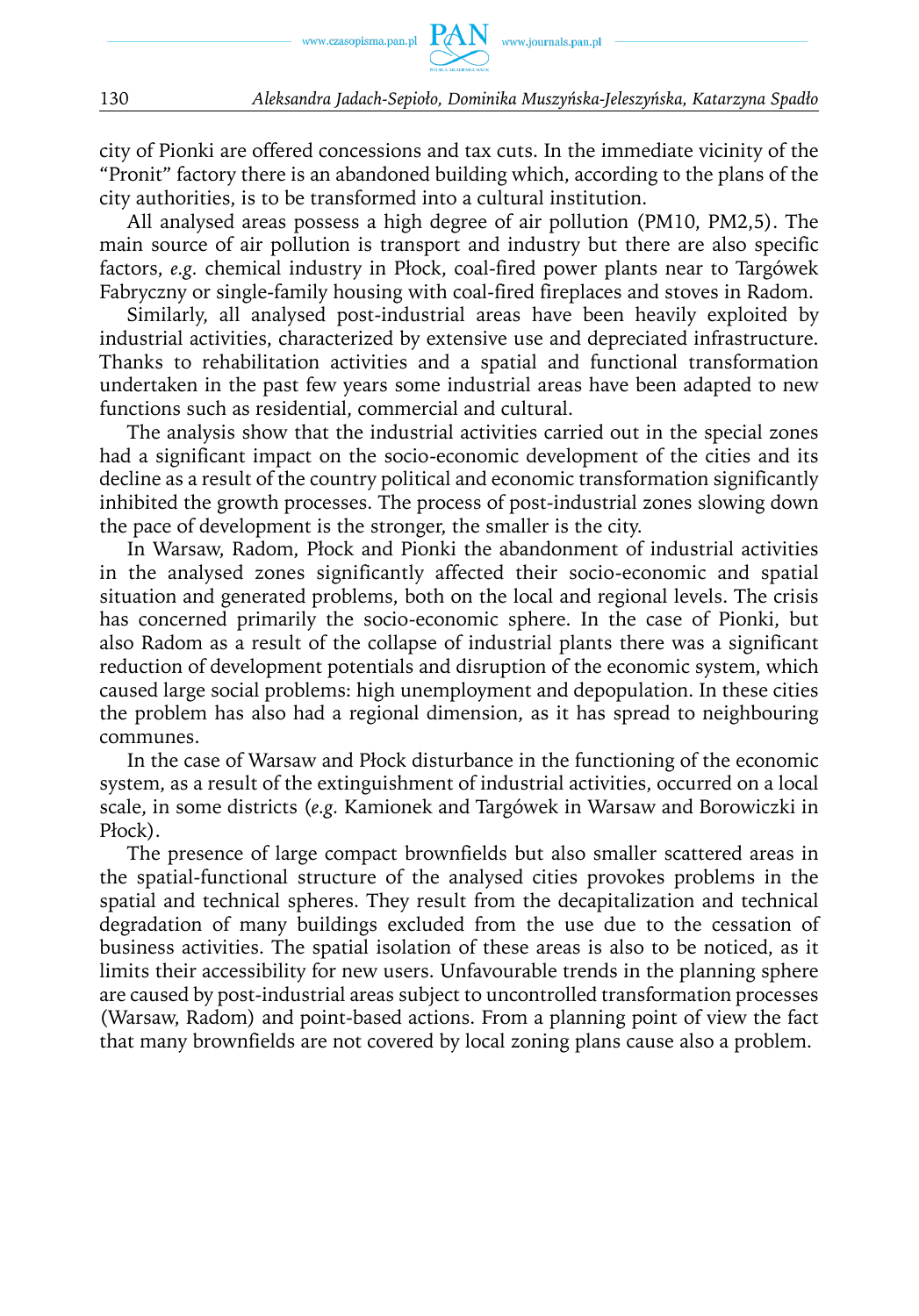## **2. Social background of future redevelopment of analysed post-industrial sites**

From the point of view of post-industrial zone analysis it is very important to take into account their social environment, due to the fact that the condition of brownfield use defined in the Urban Regeneration Act of 9 October 2015 is directly related to the prevention of negative social phenomena diagnosed in other parts of the city.

The process of brownfield incorporation into an urban regeneration area in the light of the Act of October 9, 2015 requires:

- 1) a high social degradation of inhabited urban areas neighbouring a brownfield; based on the identified social crisis the boundaries of the degraded area are determined;
- 2) determination of the brownfield degradation in the economic, environmental, technical or spatial and functional sphere;
- 3) identification of the dedicated post-industrial activity impact on reducing the social crisis on the basis of which the degraded area has been designated.

Under such conditions the incorporation of brownfields into the urban regeneration area in accordance with the Art. 10, sec. 3 of the Urban Regeneration Act is possible. The procedure of carrying out regeneration activities in brownfield areas requires though social functions and goals, which means that those parts of cities which after the collapse of industry, are responsible for city socio-economic degradation processes, are to be re-used as a driving force for their development.

In the urban regeneration programmes of the analysed cities social objectives of the projects planned for in the brownfields include: job creation, increasing of education level as well as of participation in public and cultural life, among others (Uchwała Nr 492/XXVIII/2017: 46).

The socio-economic situation of the Kamionek post-industrial area should be viewed in the context of the whole district (Praga Południe) due to the fact that there are no permanent residents in these post-industrial areas. Though these areas are uninhabited functionally they are quite strongly linked to the former worker housing estates. Kamionek area due to the increasing negative social phenomena was indicated in the *Integrated Regeneration Programme of Warsaw till 2022* (ZPR) as a priority area for regeneration activities. In 2013 the population of Kamionek reached 14,139 inhabitants, which was 7.93% of the whole Praga Południe population. The population density in the analysed sub-area was 161 persons per hectare, almost five times more than the population density of Warsaw. The largest group of sub-area residents were people from 20 to 65 years old (67.39% of the sub-area population). People over of 65 years old constituted 13.73% of the total population. Kamionek is inhabited by the Roma community (50 people) and 26 Vietnamese persons. For years the Praga Południe has experienced problems associated with unemployment. As for Kamionek in 2012 the long-term unemployment phenomenon affected 222 people, *i.e.* 10% of long-term unemployed persons in the district which is more than 45% of unemployed persons in the crisis area in the Praga Południe district. In the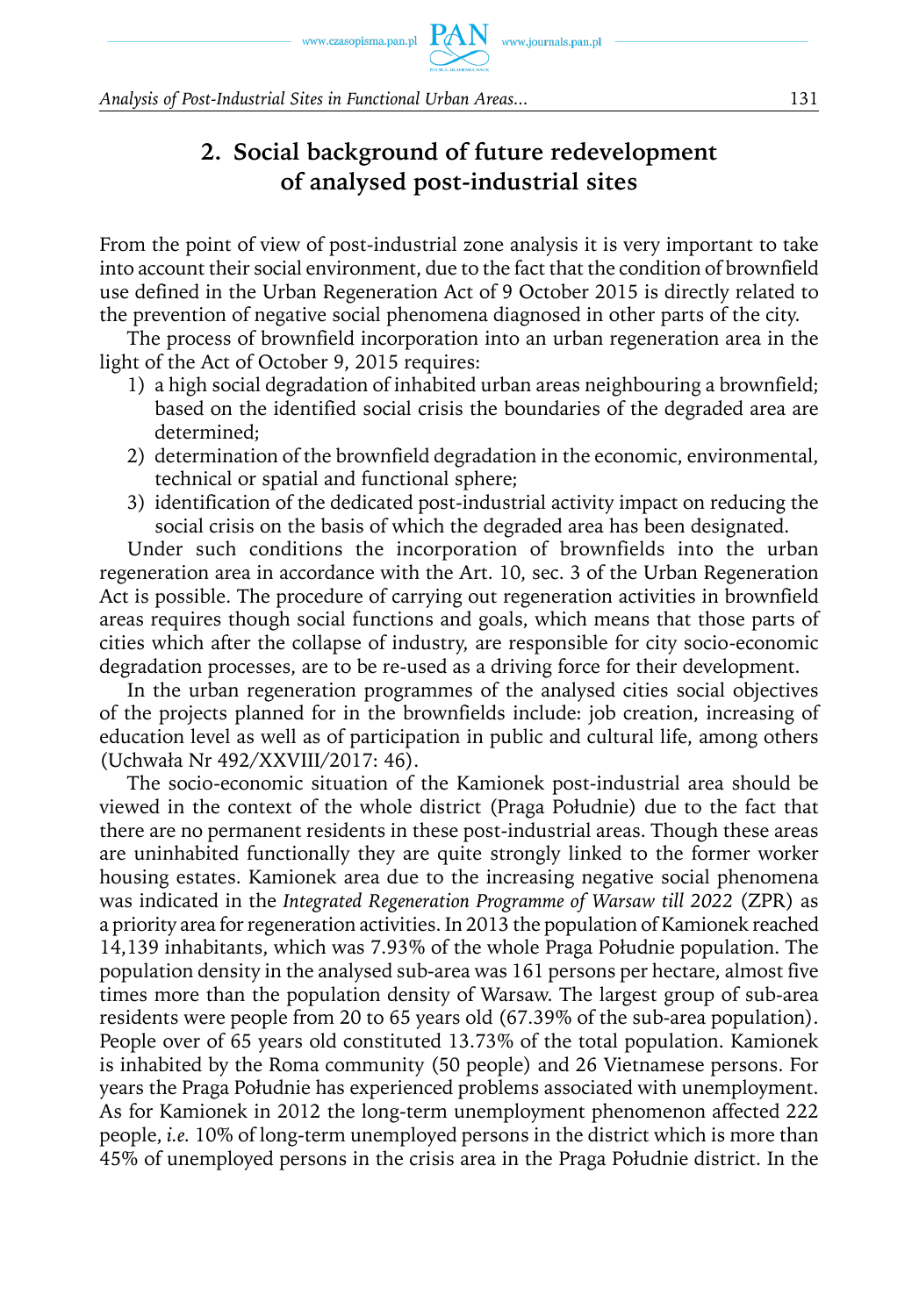Kamionek sub-area one observes an increase of unemployed persons: in 2010 there were 215 unemployed people, in 2011 – 275, in 2012 – 381, and in 2013 – 580.

In recent years in the Targówek district a slight increase of inhabitants has been observed. In 2009 Targówek had 123,200 residents, in 2010 – 123,500, in 2012 – 123,500, and in 2013 and 2014 – 123,700 people. Negative demographic phenomena observed in the entire district are the reason for selection for regeneration activities.

The sub-area of Targówek Fabryczny because of its character is scarcely populated. The area was inhabited by 911 people in total – 135 adults were of post-working age, 187 persons of pre-working age and 589 adults of working age. The population density of the sub-area was 35 persons per hectare and was though higher than the population density of Warsaw (33 persons per hectare). In 2012 adults of working age were 608 and in 2013 – 589, while the number of people of not working age remained similar (in 2012 – 319 persons, in 2013 – 322).

The unemployment rate in the district of Targówek increases. The Targówek Przemysłowy sub-area is inhabited by 65 unemployed people, of which 24 are longterm unemployed. Compared to 2010 the number of unemployed persons in the area has increased almost five times (in 2010 5 persons were long-term unemployed).

In Płock, according to data published by the Central Statistical Office (GUS), the population at the end of June 2016 reached 121,468 persons. During the first half of 2016 577 inhabitants were born in Płock, while at the same time 663 persons died which resulted in a negative natural growth  $(-86)$ . While the population of Płock was steadily decreasing in the years 2005–2013 (in 2013 a decrease of 4% compared to 2005), the population of the Borowiczki housing estate showed an upward trend – in 2013 there was an increase of 8% compared to 2005 – reaching 3,953 persons.

|            | 2005 | 2006                                                                    | 2007 | 2008 | 2009 | 2010 | 2011 | 2012 | 2013  |
|------------|------|-------------------------------------------------------------------------|------|------|------|------|------|------|-------|
| Borowiczki |      | 3,660 3,680 3,684 3,580 3,645 3,879 3,918 3,924                         |      |      |      |      |      |      | 3.953 |
| Płock      |      | 127,461 127,224 126,968 126,709 126,540 126,061 124,317 123,627 122,815 |      |      |      |      |      |      |       |

Table 1. Changes in population of Płock and the Borowiczki housing estate in 2005–2013 (number of inhabitants)

Source: Institute of Urban Development.

By the end of the first half of 2016 registered unemployment in Płock reached 9.2% and was lower than the year before by 1.8%. There were 5,707 registered unemployed persons (1,129 less than the year before) at the Municipal Labour Office. By the end of 2013 in Borowiczki lived 259 unemployed persons – 3.1% of unemployed people in the entire city (8,338 persons).

In Radom population decreases because of a decreasing number of births and migration to large urban centres (Warsaw) and the neighbouring municipalities. Available data on the number of residents of the post-industrial area of the former power plant in Radom come from the *Study of Conditions and Directions of Spatial Development of the Municipality of Radom*, therefore they are out of date (2011). In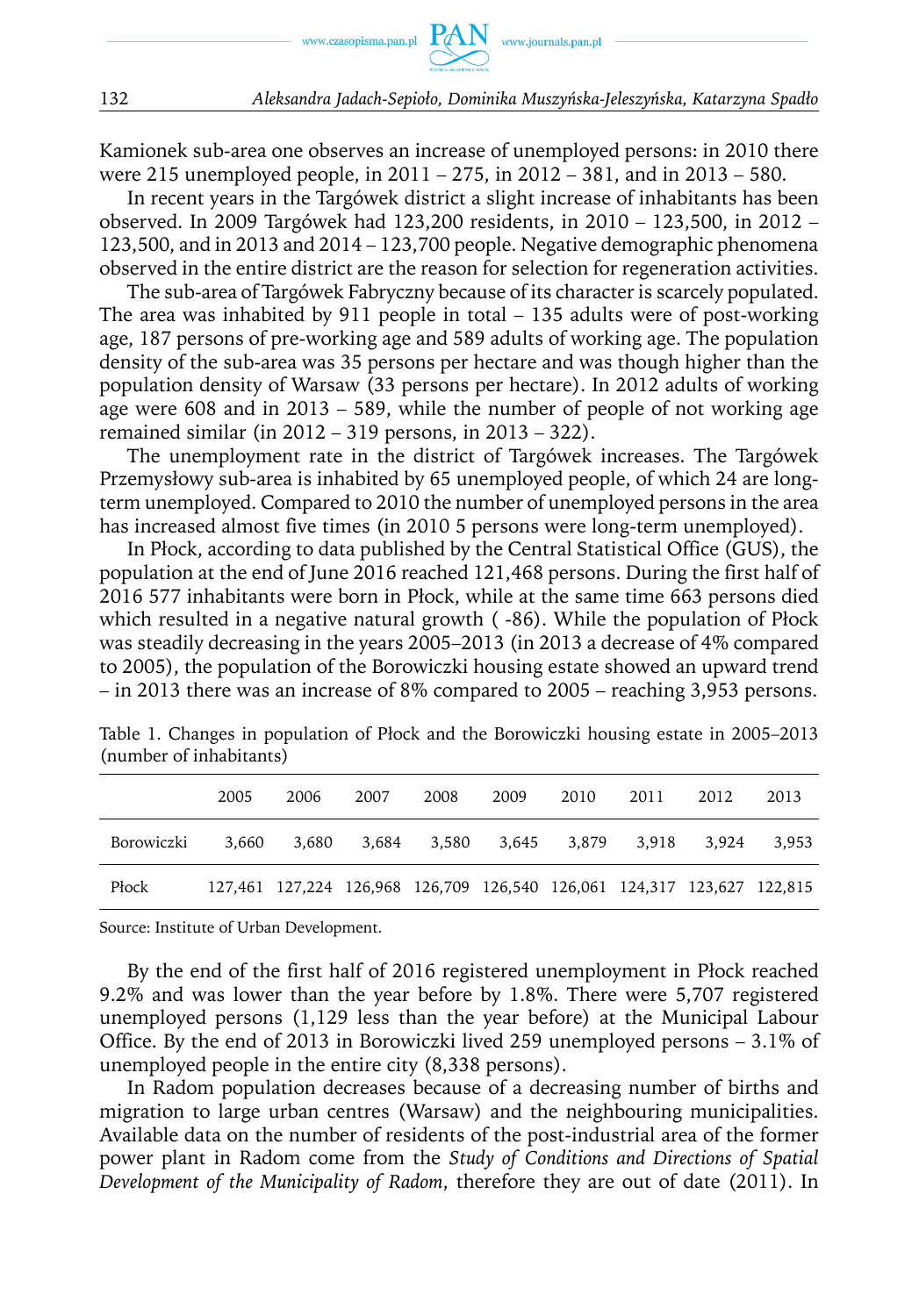#### *Analysis of Post-Industrial Sites in Functional Urban Areas...* 133

June 2009 the area was lived by 147 people and the population density was among the lowest in the city – 44 persons per square kilometre. In 2010 300 families were given social housing in block of flats. Current data comes the *Urban Regeneration Programme for the City of Radom 2014-2023.* The area is lived by 881 people, of whom 556 adults are of working age, and 90 of post-working age (p. 46). Most residents try to "escape" from the area. According to municipal data there are 304 apartments in the housing estate; there is a list of 20 applications for an exchange. It is a high amount compared to the entire city with 4,896 units of municipal social housing and a list of 220 applications for an exchange. The reasons for the submission of the applications are: long distance from the city centre, insecurity, growing family and a desire for a larger apartment.

The *Regeneration Programme for the Municipality of Radom 2014-2023* contains detailed information about social problems in this area, which are mainly long-term unemployment and poverty resulting from:

- total number of unemployed persons is 110 (out of 881 inhabitants),
- long-term unemployed people 78,
- 49 among the unemployed persons completed only primary school,
- 124 persons get permanently the benefits of social assistance and 320 families have been granted some aid (p. 46).

It is worth quoting the diagnosis of the area given in the *Programme*: "The allowances given by social assistance to one family is PLN 4,736.01 and is significantly higher than the average for the city. The intensity of social problems in this area are illustrated by some indicators: the number of "blue cards" (regarding domestic violence) 1.59 units per 100 inhabitants, which far exceeds the average for the city; supplementary feeding amounting to 27.7% of the total population, high level of 66.97 units of the number of crimes per 1,000 persons. A significant problem in this area is unemployment. The share of long-term unemployed among people of working age is 14.03%. There is also a significant amount of the unemployed people with basic education – 44.55%. There is an important number of public housing and social services per 100 residents  $-41.88$  units (it should be noted that all municipal houses are equipped with central heating). Problems in the technical sphere in this area show the level of granted benefits for the purchase of fuel – 3.63% of the total population. 11 indicators confirm the crisis in this area (Program... 2016: 50–51).

In Pionki lived 19,168 people by the end of 2014. In last 5 years the number of residents fell by 3.64% and decreases annually. A decrease of population density that in 2010 represented 1,084.62 persons per square kilometre has also been noticed. In 2014 there lived 1,045.14 persons per square kilometre. The population structure is dominated by women (51.91%). Demographic problems of Pionki are typical for towns that lost their previous social and economic functions – an increase of negative birth rate (even -3 in 2011) and a negative migration balance. The analysis of migration trends shows that the majority (57.4%) of people chose close cities (Warsaw, Radom), others chose to move to the rural area within the Radom Functional Area, mostly to the rural commune of Pionki. In 2014 in Pionki 1,702 people were registered as unemployed. In following years, the unemployment rate was characterized by a downward trend.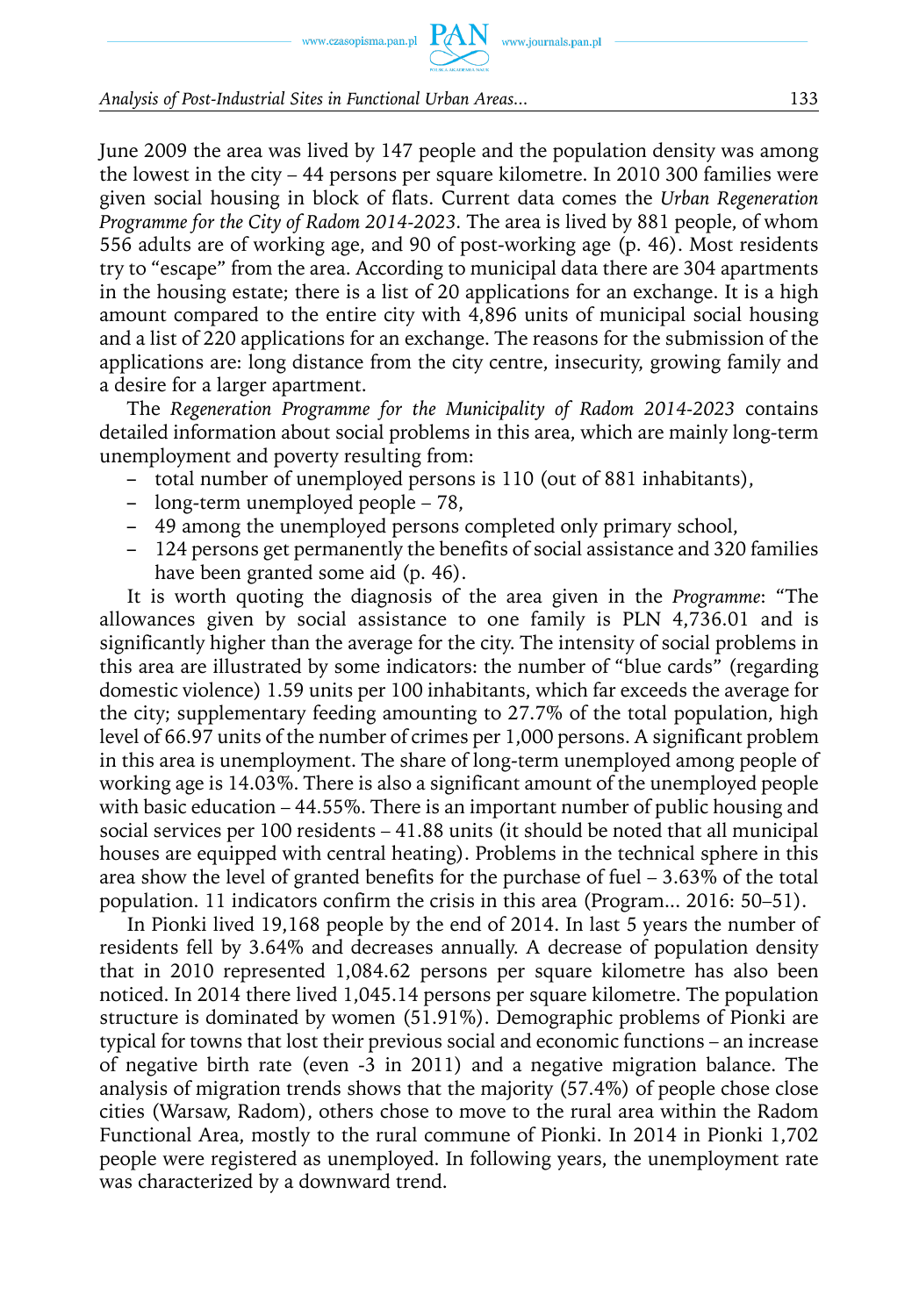

## **3. Economic background and regeneration plans in analysed post-industrial sites**

Although in Praga Południe and Targówek there are plenty of registered business entities, the post-industrial sites note an accumulation of social, economic and infrastructural problems. This is a dysfunctional area with a low activity of residents and entrepreneurs and a visible underinvestment. Targówek statistics show one of the lowest rates of entrepreneurship measured by the number of entities per 1,000 persons. In 2014 this indicator amounted to 156 entities per 1,000 persons. In 2014 there were in total 19,317 registered entities in Targówek. The Kamionek area is characterized by a big amount of local zoning plans. Ultimately, local plans should identify development areas and areas to be protected because of their unique character. It is important for the potential development of the priority area resulting from the already adopted local plans (ZPR: 135). The ZPR expresses a need for a quick adoption of local plans for specific areas of Targówek Przemysłowy: the area between Radzymińska, Rozwadowski, Księcia Ziemowita, Naczelnikowska Streets, the region of Księżna Anna Street. It is necessary to reduce the permissible nuisance localized in the area of establishments engaged in the business of waste gathering and processing. The local zoning plan of the area of Rzeczna, Ziemowita and Klukowski Streets is important for the regeneration of the area, for the improvement of buildings and land quality and aesthetics, in particular by renovation or replacement of degraded buildings with a new ones providing housing and commercial service functions, elimination of disharmonious elements such as advertising media, temporary buildings, *etc.*

In Płock at the end of June 2016 12,373 business entities were registered. According to the Central Statistical Office (GUS) the vast majority, *i.e.* 8,757 entities, were one-man businesses mainly covering trade and vehicle and motorcycle reparation (2,306), professional, scientific and technical (1,098), construction (991), transport and warehousing (895) and manufacturing (698). Within manufacturing section the following companies operate in the area: PKN Orlen S.A., PERN Przyjaźń S.A., OLPP Sp. z o.o., Basell Orlen Polyolefins Sp. z o.o., CNH Industrial Polska Sp. z o.o.; Levi Strauss Poland Sp. z o.o.; Dr. Oetker Dekor Sp. z o.o.; Flexpol Sp. z o.o., Bildau & Bussmann Polska Sp. z o.o., Centromost – Stocznia Rzeczna w Płocku Sp. z o.o., Petro Remont Sp. z o.o. The largest construction companies operating in Płock include: Mostostal Płock SA, Energa-Operator Eksploatacja i Inwestycje Płock Sp. z o.o. Amabud Nieruchomości Sp. z o.o., Izokor Płock S.A., OPEUS Sp. z o.o. The economic potential of Płock is also supported by Płocka Rada ds. Innowacyjności i Działalności Badawczo-Rozwojowej (*Innovation, and Business Research and Development Council*) established by the Regulation no. 3358/2013 by the President of the City of Płock of 19 July, 2013. The council is an advisory body to the President of Płock as for promotion of innovation, research and development projects important for the city. Business environment institutions operating in the zone of the former sugar factory in Borowiczki have a significant impact on the planning of the Płock economic development, creating a climate for future investments. By the end of 2013 in the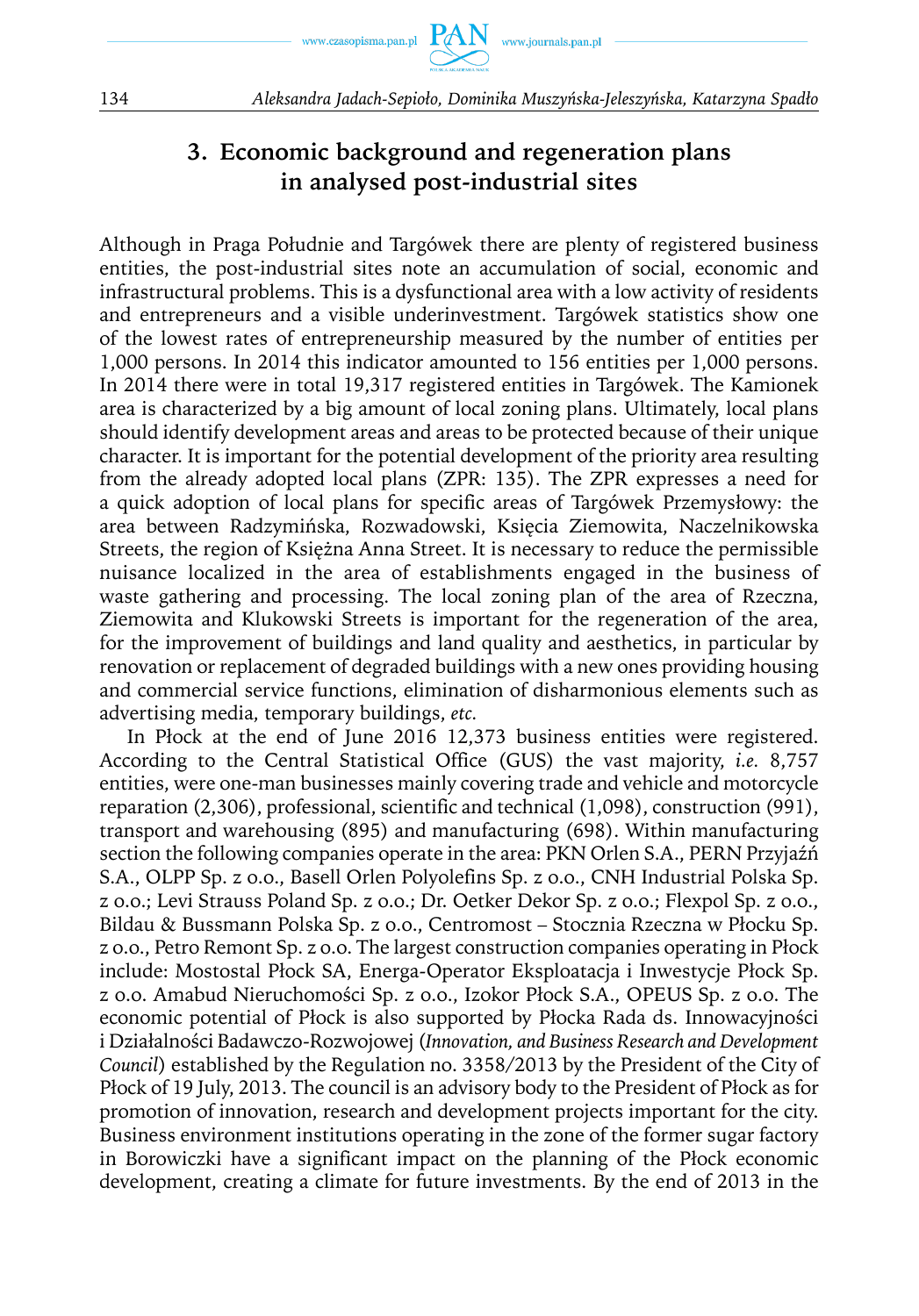#### *Analysis of Post-Industrial Sites in Functional Urban Areas...* 135

Borowiczki housing estate there were 302 businesses registered, which is 2.4% in comparison with the total number of entities in the city (12,537).

For the post-industrial area of the former Borowiczki sugar factory there is a valid local zoning plan of the Imielnica and Borowiczki housing estates with Ośnica in Płock adopted by the Resolution no. 673/XXXI/00 by the City Council of Płock of 19 Sept, 2000.

It was decided that the area with the former sugar factory buildings should preserve its existing industrial and storing functions with the reduction of environmental nuisance to the primary function area or the one determined by an administrative decision. The local plan also provides a possibility of expansion, reconstruction and modernization of large structures and equipment, including the industrial wastewater treatment plant, and sustainable land management.

As for the main historic building of the sugar factory the obligation to obtain an agreement or a decision of the State Service for Protection of Monuments in case of renovation or reconstruction, and other activities that might result in changes of building or its environment was established.

The resolution no. 860/L/2014 by the City of Płock of 26 Aug, 2014, the abovementioned local zoning plan was considered outdated and intended for change. The resolution no. 163/IX/2015 by the City of Płock of 30 June, 2015, proceeded the change of the existing Borowiczki housing estate plan. The need to change the local plan resulted, among others, from an obligation to adjust the plan to flood hazard and flood risk maps for these areas. The owner of the land and buildings of the former sugar factory in Borowiczki is Krajowa Spółka Cukrowa S.A. (*National Sugar Company SA*). The complex organizational structure and ownership of the National Sugar Company justifies the purpose of the operation in the post-industrial area in Borowiczki, *i.e.* the creation of the common documentation service centre in the historic buildings of the sugar factory.

In Radom the post-industrial area of the former power plant is owned by the municipality. It is characterized by a relatively low level of entrepreneurship – the number of registered business entities is 6.7 units per 100 people, and at the same time by a relatively high number of deregistered entities – 1.14. There is no support from business environment institutions for companies operating at this site. The area of the former power plant does not appear in the strategic documents, with the exception of the *Study of Conditions and Directions of Spatial Development of the Municipality of Radom* (SUiKZP). There is an information about the need of a local plan (23 Apr, 2007, 108/2007), but works on preparing the plan for this area have not started, yet.

The SUiKZP suggests the following recommendations for the plan:

- enable investment, service and industrial activities in the area of the power plant and on adjacent plots by increasing service and production functions,
- realization of the objectives in the field of construction of basic transport system (road on the western side of the railway),
- regeneration of the degraded brownfield and change of use of agricultural land for the building and service industry purposes,
- implementation of applicable laws on the protection of the environment,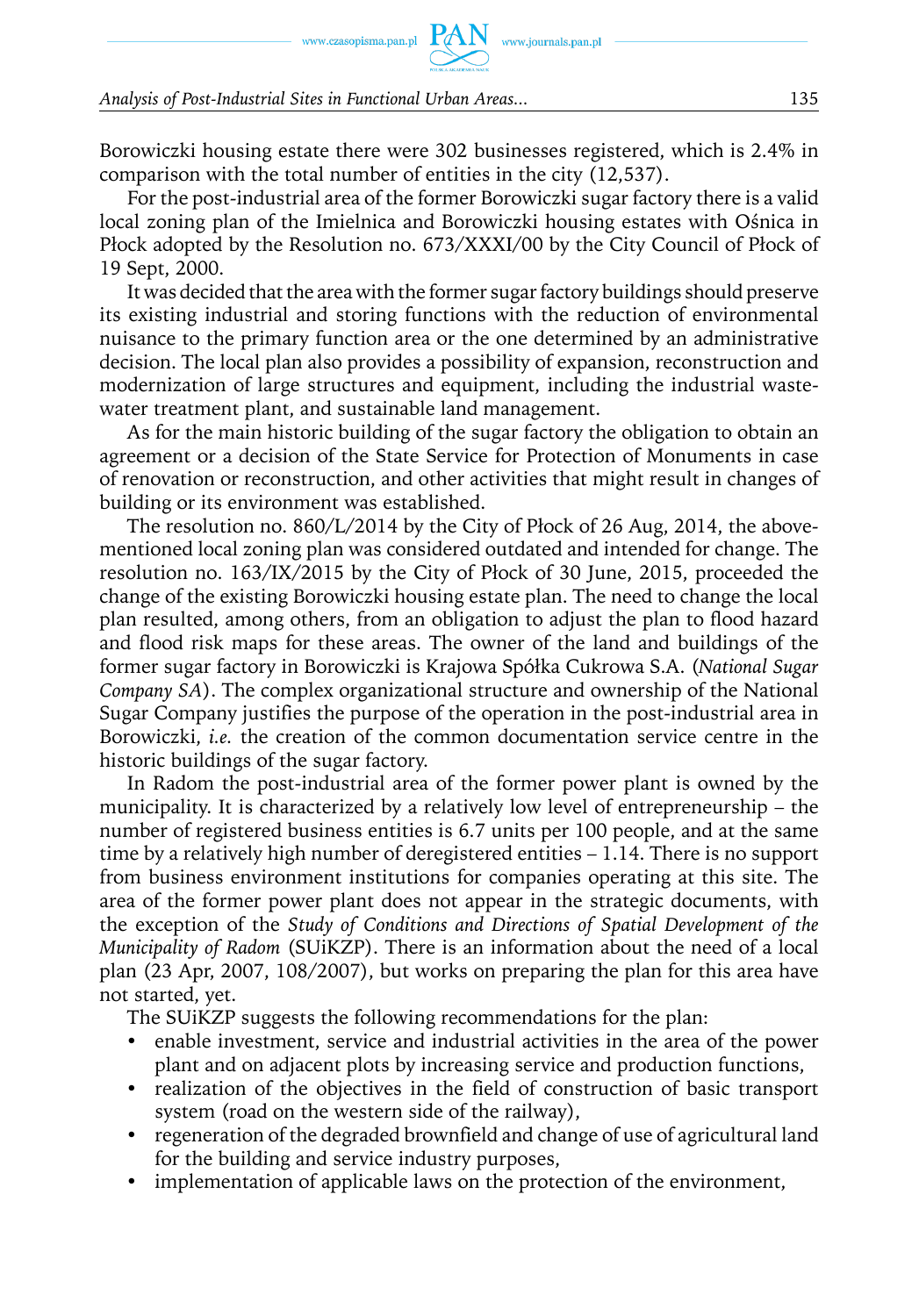

- intensification of investing procedures in the selected areas (according to SUiKZP),
- improving the investment attractiveness of the city and create jobs by increasing the supply of land for production and service functions.

These recommendations are important for re-landscaping purposes.

The economic structure of Pionki is diverse. Pionki was an industrial town, where chemical industry played a dominant role. The collapse of the "Pronit" factory seriously disturbed the functioning of the town economic system. Then the town gradually changed the orientation from the typical industrial one to the commercial service activities, to which currently most of business entities are related. Commercial activities, mainly shops – approx. 150, play a dominant role. The town has high economic and human potentials, and has become an attractive place to invest. In case of Pionki the evaluation of the *Study of Conditions and Directions of Spatial Development of the Municipality* is difficult due to poor availability of this document, available only in a paper version, which may be a barrier for potential investors. There is the local zoning plan covering the post-industrial area that maintains the existing functions and allows carrying out investment activities outside the Natura 2000 areas.

The Warsaw urban regeneration processes were programmed by *Zintegrowany Program Rewitalizacji m.st. Warszawy do 2020 roku* (*Integrated Regeneration Programme of Warsaw*, ZPR). The programme was run under the Art. 18., par. 2., sec 6 of the Act of March 8, 1990 on Commune Self-Government in the partner-expert process. It resulted from co-operation between inhabitants and the city, host of the urban regeneration process of the capital, represented by the City Council – Office of Housing and Urban Regeneration Policy, which coordinated the work on the programme. The procedure for preparing the document included broad social participation, in the form of public debates, district meetings and workshops for residents.

In the *Integrated Regeneration Programme of Warsaw* (ZPR) both Kamionek and Targówek Fabryczny have been identified as the key areas for the urban regeneration projects. The planned activities are designed to develop and increase the attractiveness of both crisis areas (Kamionek, Targówek Fabryczny) for residents and investors, by preparing existing brownfields for different new functions (economic, residential and recreational) and to reduce the negative impact on the environment. The programme intends to focus on activities around local centres.

Recently, in Kamionek post-industrial zone many various activities have been realised, including the following regeneration projects: the Lubelska 30/32 centre, Soho Factory (25 Mińska Street), the District Centre for the Promotion of Culture (2 Podskarbińska Street) or modernization of buildings.

The key ZPR planned projects in this area are:

- transformation and increase of attractive public spaces between: Skaryszewska – Lubelska – Zamoyskiego – Targowa Streets and Kamionkowska – Bliska – Mińska-Chodakowska – Groszowicka – Terespolska – Grochowska Streets,
- upgrading of the existing heating system and elimination of individual heating,
- improving building standards: renovation works and modernization of houses (27 buildings – 482 units),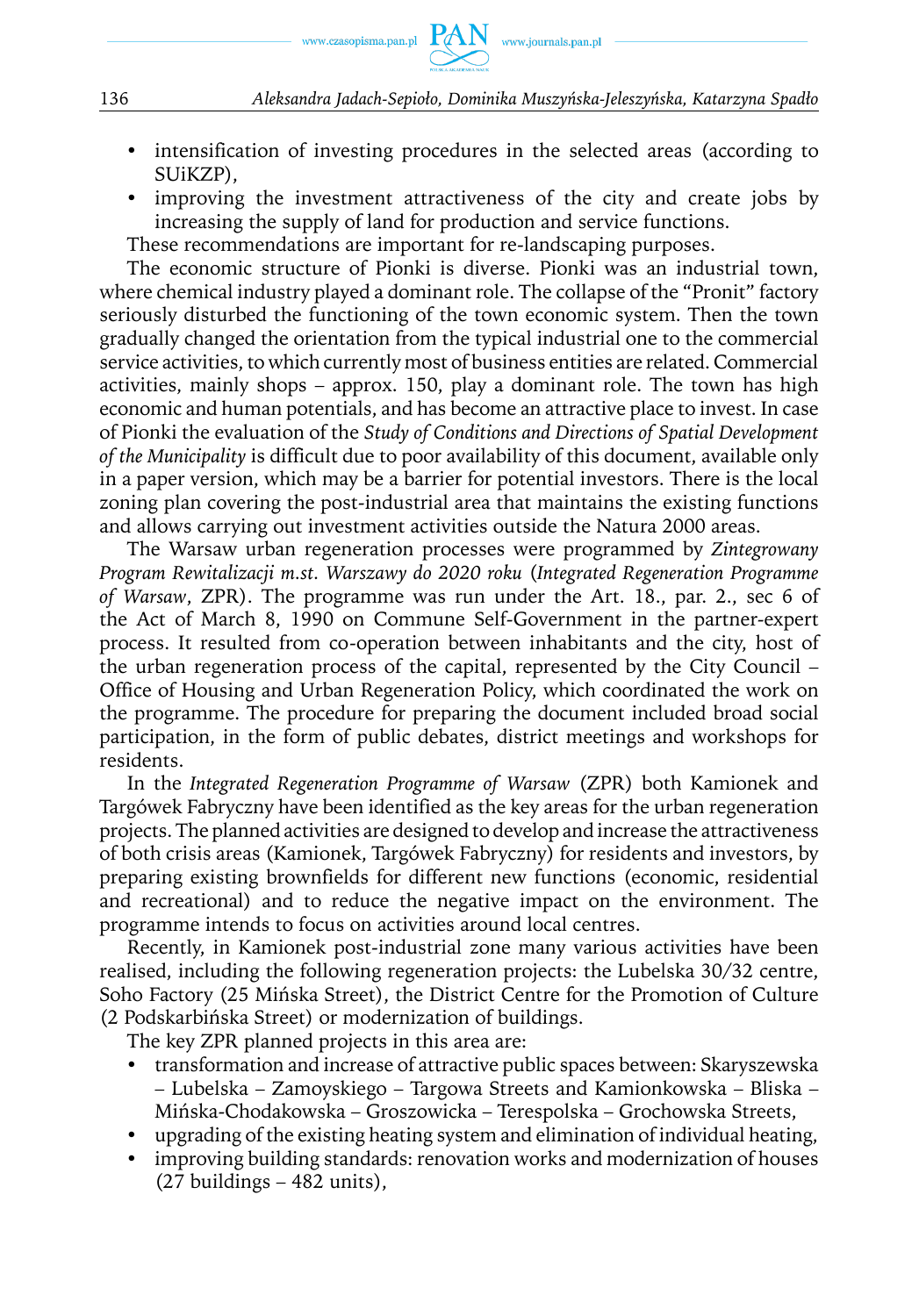*Analysis of Post-Industrial Sites in Functional Urban Areas...* 137

- exploiting the potential of public spaces, which through an appropriate transport policy can strengthen development processes in the area – changes in the transport system, construction of the second metro line,
- renovation of existing facilities for cultural and social functions, e.g. the seat of the Sinfonia Varsovia orchestra,
- development of social and cultural functions of street fairs,
- creating a multi-sites places for local activity the continuation and development of the Social Centre Paca 40.

Urban regeneration projects for stimulating sustainable development of Targówek Fabryczny, the district struggling with social and economic problems, started some years ago. Recently renovation and modernization of several buildings have been completed, some green areas and a park renovated, landscape renovations have been carried out as well as road infrastructure. In the area of Targówek also several social projects have been implemented and the new ones are foreseen:

- y transformation and increase the attractiveness of public spaces between: Siarczana – Naczelnikowska – Ziemowita – Dziewanny Streets and in the Targówek Mieszkaniowy sub-area between Radzymińska –Bieżuńska – Rajgordzka – Radzymińska Streets.
- upgrading of the heating system and elimination of individual heating,
- improving the building standards: renovation works and modernization of houses (19 buildings – 200 units)
- preparing flats for rent construction and modernization of buildings with flats for rent (Skaryszewska and Dziewanny Streets),
- creating a place for local activities at 6 Siarczana Street.

Creating the space for city sports and liquidation of small-scale architectural barriers are common for both areas.

The town authorities, represented by the Department of Development and Economic Policy, are the hosts of the urban regeneration processes in Płock. The city regeneration programme was based on the Art. 14, par. 1 of the Urban Regeneration Act of 9 October 2015, prepared with a vast participation of stakeholders and adopted by the City Council (Uchwała nr 492/XXVIII).

In Płock the *Urban Regeneration Programme of Płock* defines the main goal for the brownfield site of the former sugar factory in Borowiczki as "protection of historical buildings and the use of the potential of space to develop new social and economic functions." The regeneration programme assumes that any action taken in the former sugar factory should serve the prevention of the negative social phenomena in the form of:

- reducing the unemployment rate (based on social clauses) and poverty,
- increasing the level of education through the organization of professional training, educational activities for children and adults, influencing the increase of social capital and social attitude formation,
- implementation of measures that will contribute to the increase of participation of other regeneration sub-areas inhabitants in public and cultural life.

The programme assumes that the regeneration process of the area will be done in stages: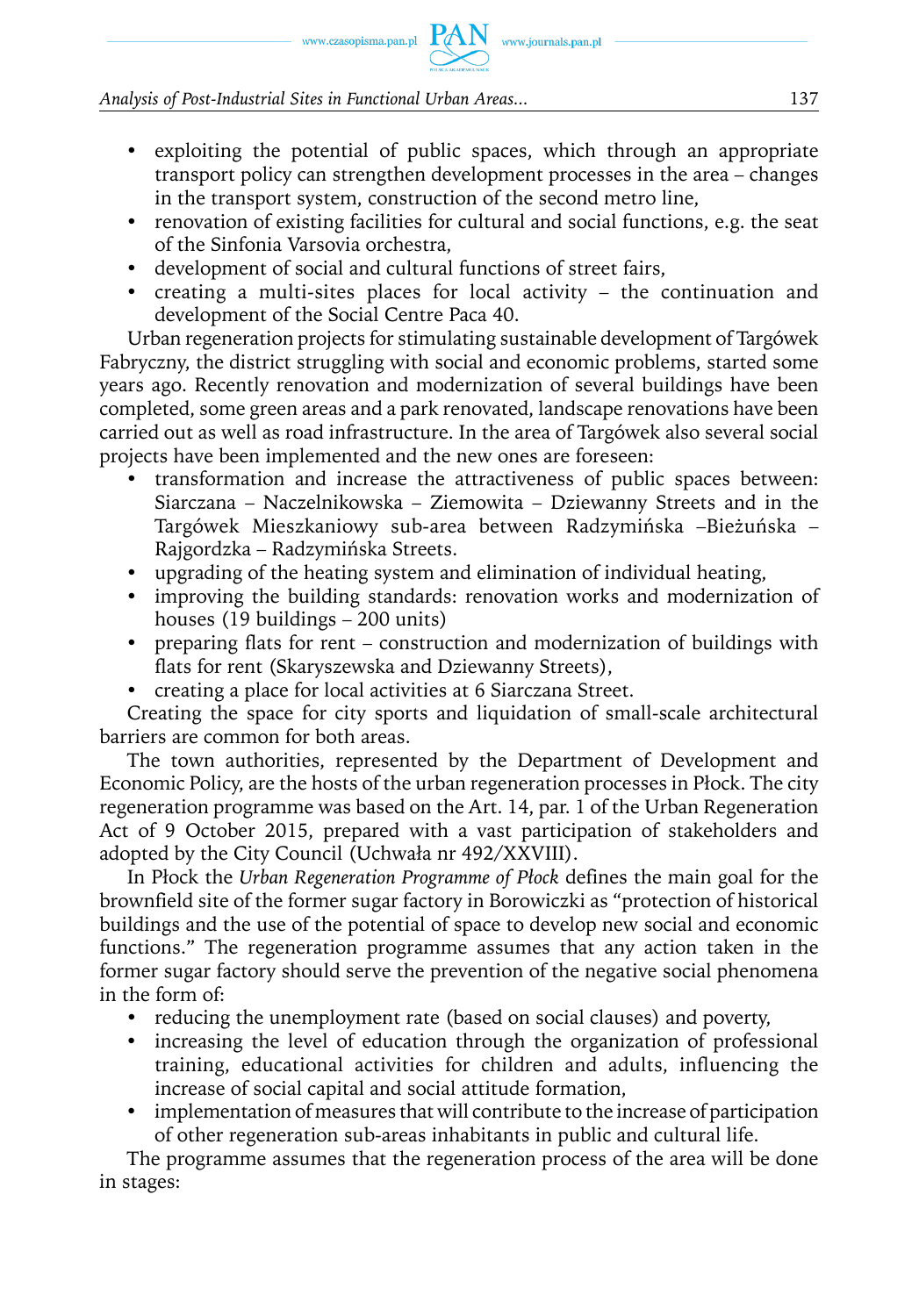

- phase I covers the process of historical building protection and their adaptation to new functions in accordance with the provisions of the local zoning plan,
- phase II covers activities associated with the development of free space in order to fully exploit the potential of the area; these activities must be preceded by planning and conceptual works.

The Radom urban regeneration processes were programmed by the *Program rewitalizacji Gminy Miasta Radom na lata 2014-2023* (*Urban Regeneration Programme of Radom 2014-2023*) based on the Art. 14, par. 1 of the Urban Regeneration Act of 9 October 2015 and adopted by the City Council (Uchwała nr 346/2016).

The *Urban Regeneration Programme of Radom* does not foresee any action in the area of the former power plant in Radom. The area is recognized as part of the investment offer of the municipality of Radom, listed in the *Study of brownfields located in the Municipality of Radom for investors.*



Photo 1. Investment site at the former power plant in Radom Source: *Studium pozyskania inwestora dla terenów poprzemysłowych Gminy Miasta Radomia.*

The *Urban Regeneration Programme of Pionki after 2013* is still being prepared, therefore activities regarding the post-industrial area are presented in a historical perspective. Currently the only planned activities are related to the development of the investment zones in the former "Pronit" factory and the creation of cultural complex situated in a huge building of the former power plant located in the vicinity of some old plant buildings. The *Local Urban Regeneration Programme* as for postindustrial areas in Pionki planned the following activities:

- regeneration of industrial and post-industrial area and facilities (the former "Pronit" and "Chemontaż" factory areas) for the State Fire Service Training Centre,
- regeneration of post-industrial areas of "Chemontaż" for the Department of Research in the Field of Fire Safety run by the Building Research Institute,
- incorporation of the part of the former "Pronit" area to the Special Economic Zone EURO-PARK WISŁOSTAN,
- establishment of the Industrial Park on the part of the former "Pronit" area.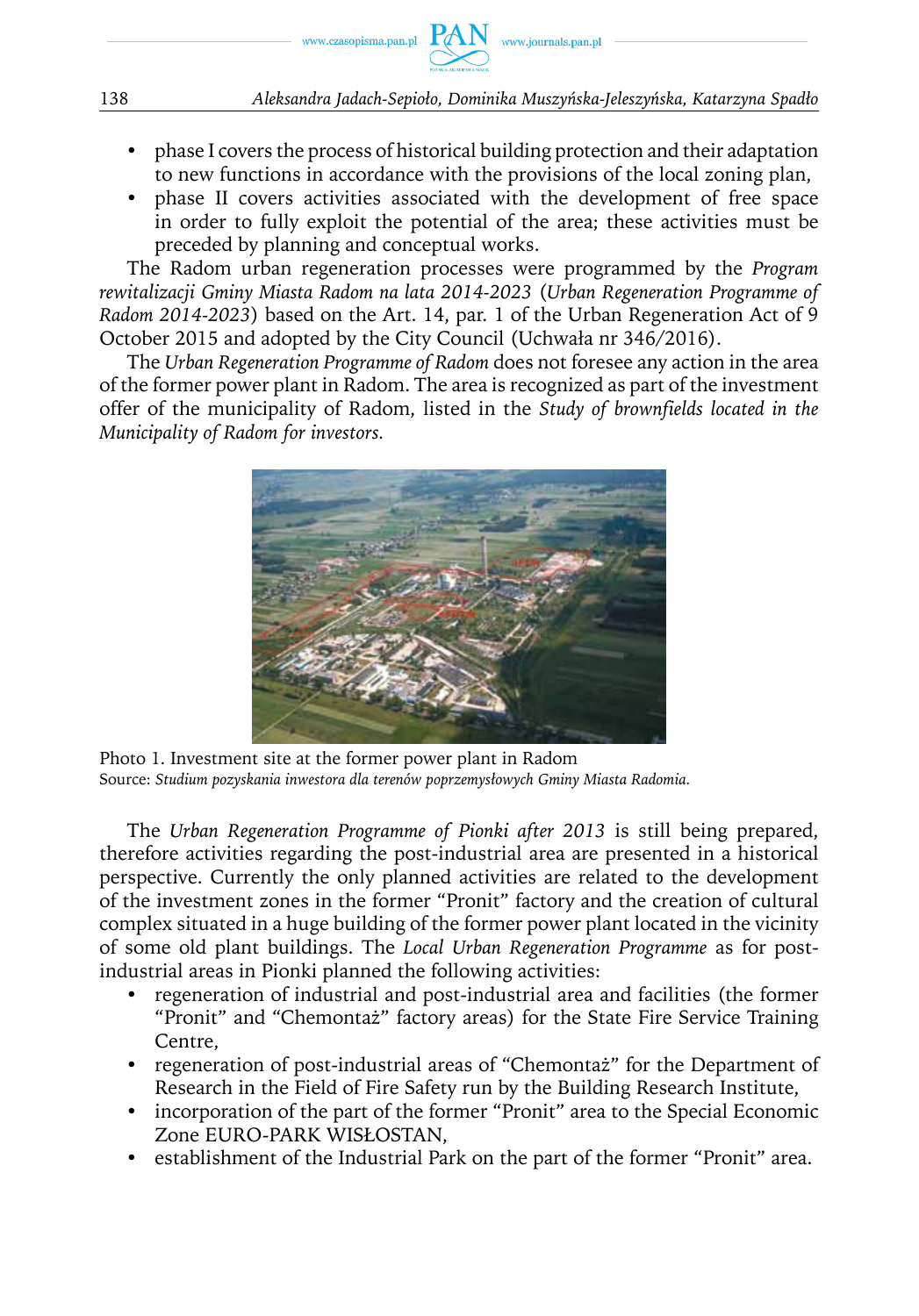$\begin{picture}(120,110) \put(0,0){\vector(1,0){100}} \put(15,0){\vector(1,0){100}} \put(15,0){\vector(1,0){100}} \put(15,0){\vector(1,0){100}} \put(15,0){\vector(1,0){100}} \put(15,0){\vector(1,0){100}} \put(15,0){\vector(1,0){100}} \put(15,0){\vector(1,0){100}} \put(15,0){\vector(1,0){100}} \put(15,0){\vector(1,0){100}} \put(15,0){\vector(1,0){100$ 

*Analysis of Post-Industrial Sites in Functional Urban Areas...* 139

Most of the projects were implemented. Additionally, the renovation of a historic casino building located next to the area was accomplished – the works included: renovation of the facade, strengthening of the floor, putting a new roof, reparation and construction of partition walls, changing windows and doors while maintaining architectural elements (the form of the windows, decorative elements), restoration of the facade (cornices, portal), furnishing of the building, arrangement of an adjacent plot. Currently, there is a centre of local activity here, which concentrates on projects activating local community.

### **Conclusion**

In the Mazovian Voivodeship information on its post-industrial areas and environmental conditions is scattered, incomplete and fragmentary. It is also difficult to get reliable data on the degree of the given area degradation. There is lack of comprehensive information about environmental hazards of the degraded areas due to industry and utility categories for the future economic potentials.

Scattered information on post-industrial areas has a negative impact on their development management. Currently, there is lack of centralised knowledge sources about the post-industrial areas on the regional level as well as the mass inventory and area valorisation system. Post-industrial area inventory information is given for instance by The Institute for Ecology of Industrial Areas (IETU), The Central Statistical Office (GUS), local governments (area intended use foreseen by local zoning plans, among others), The General Directorate for Environmental Protection (GDOŚ) – as far as environmental damages and accidents are concerned. However data on post-industrial areas got from the above mentioned institutions are incomparable and incompatible as for the number and total surface of the areas.

The lack of a consolidated social and economic development of post-industrial areas planning system. At present some elements regarding the development of post-industrial areas are included in many strategic documents prepared to support the management of the whole municipality such as the City Development Strategy, the Environmental Protection Programme, the Study of Conditions and Directions of the Commune Spatial Development, the Regeneration Programme. The Study of Conditions and Directions of the Commune Spatial Development identifies degraded areas for their spatial, functional, technical and environmental aspects by showing areas in need of transformation, land rehabilitation or decontamination. Though according to the article 9, section 1, of the Regeneration Act the degraded area is determined for the regeneration programme taking into consideration the concentration of negative social phenomena mainly such as unemployment, poverty, crimes, low education or social capital level as well as the insufficient participation in public and cultural life, co-existing with at least one of the negative economic or environmental, or spatial and functional, or technical phenomena. So, it may be concluded that each of the above mentioned strategic documents treats differently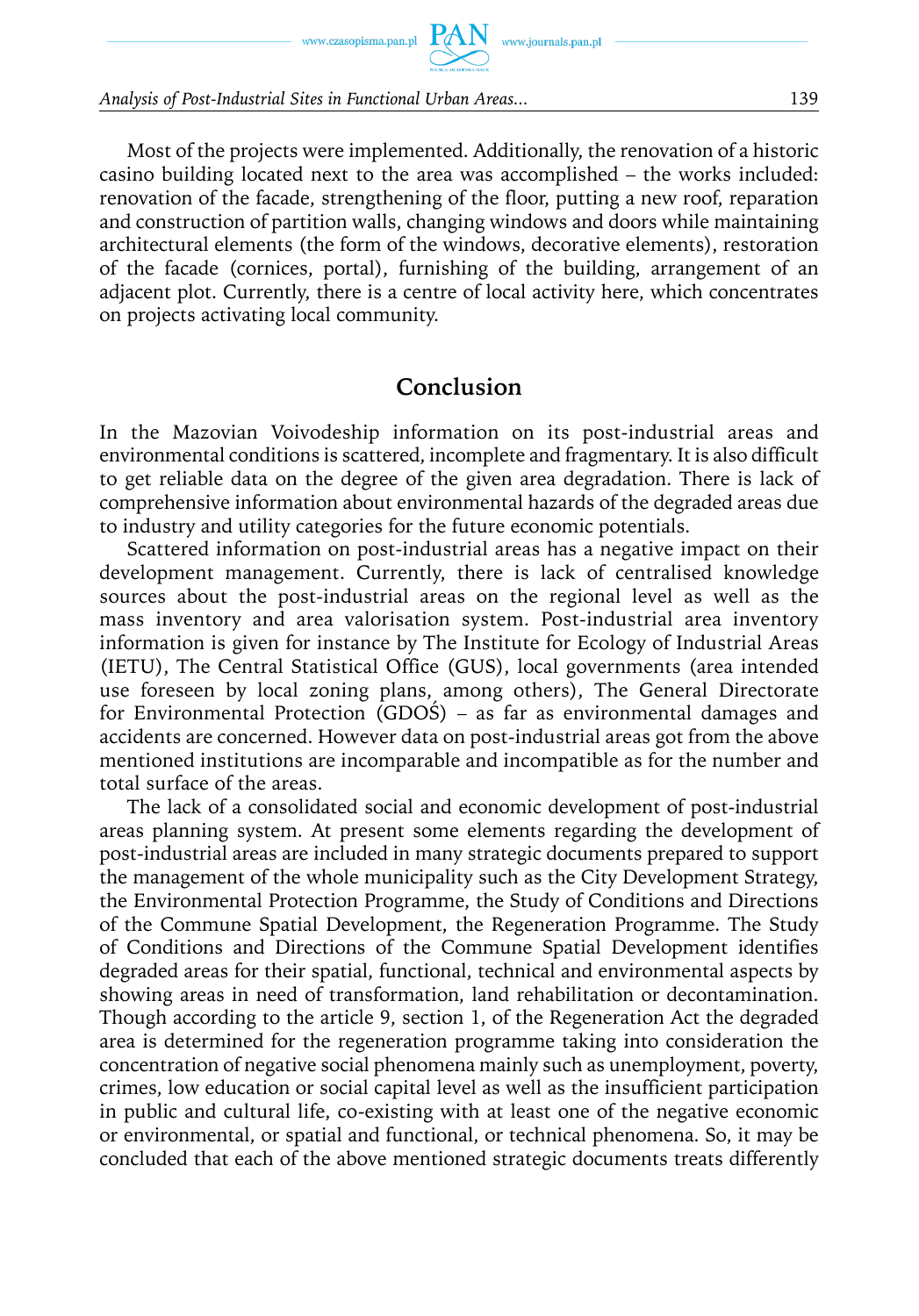

degraded post-industrial area data and dedicates them different development directions and tools.

According to the Regeneration Act of 9 Oct, 2015 while running regeneration processes it is possible to integrate regeneration policies into spatial planning but only regarding inhabited areas. One of the major problems of post-industrial areas is the fact that it is impossible to connect economic planning with the spatial one. Only in the regeneration programming phase there is a possibility of preparing regeneration projects for post-industrial areas located within the regeneration areas in long-standing perspective – in case of private ownership situated there. Yet, regeneration project rules limit long-standing economic planning, preparing financial plans, project pipeline in regeneration programme. In the city and economic development strategies priorities are mainly dedicated to the local government regarded as the leader of the development processes.

In case of private ownership there are no legal basis for post-industrial rehabilitation guided by public institutions. There is lack of good practices as far as processes of degraded post-industrial areas management are concerned. At present there is no regional strategic document enabling the consolidation of knowledge about planned operations to be taken in the post-industrial areas by all parties. There is lack of information about total private capital to be engaged in operations related to post-industrial land rehabilitation. There is lack of knowledge about the scale of planned projects. The lack of knowledge limits the possibility of managing financing sources dedicated for example to environmental or area improvement or by the subvention donors.

#### **References**

- Fuerber U. (*et al*.) (2006), Sustainable Brownfield Regeneration: CABERNET Network Report. University of Nottingham, Nottingham, ISBN 0-9547474-5-3.
- Huculak M. (2015), Strategia rewitalizacji obszarów miejskich dla Obszaru Funkcjonalnego Aglomeracji Płockiej, Warsaw, p. 7, [http://zgrp.pl/dokumenty/Projekty\_strategii\_ dla\_OFAP\_uzgodnione/3.%20Strategia%20Rewitalizacji%20Obszar%C3%B3w%20 Miejskich.pdf]

*Lokalny Program Rewitalizacji Miasta Pionki na lata 2005-2013*, 2005, Pionki.

- Muszyńska-Jeleszyńska D., Jasińska M. (2013), Rewitalizacja terenów poprzemysłowych w Europie Środkowej – doświadczenia projektu COBRAMAN. Problemy Rozwoju Miast, R. 10, z. 3: 95–104.
- *Płocki program rewitalizacji,* Uchwała nr 442/XXV/2016 Rady Miasta Płocka z 29 listopada 2016, 2016, Płock, [http://dane.plock.eu/bip//dane/uchwaly/xxv/442.pdf].
- *Program rewitalizacji Gminy Miasta Radomia na lata 2014-2023*, Uchwała nr 346/2016 Rady Miejskiej w Radomiu z 29 sierpnia 2016, 2016, Radom:46, 50-51; [http://www.bip. radom.pl/ra/rada-miejska/uchwaly/35630,Uchwala-nr-3462016-w-sprawie-uchwaleniaprogramu-rewitalizacji-pod-nazwa-Program.html].
- *Strategia rewitalizacji obszarów miejskich dla Obszaru Funkcjonalnego Aglomeracji Płockiej,* Warsaw, 2015.